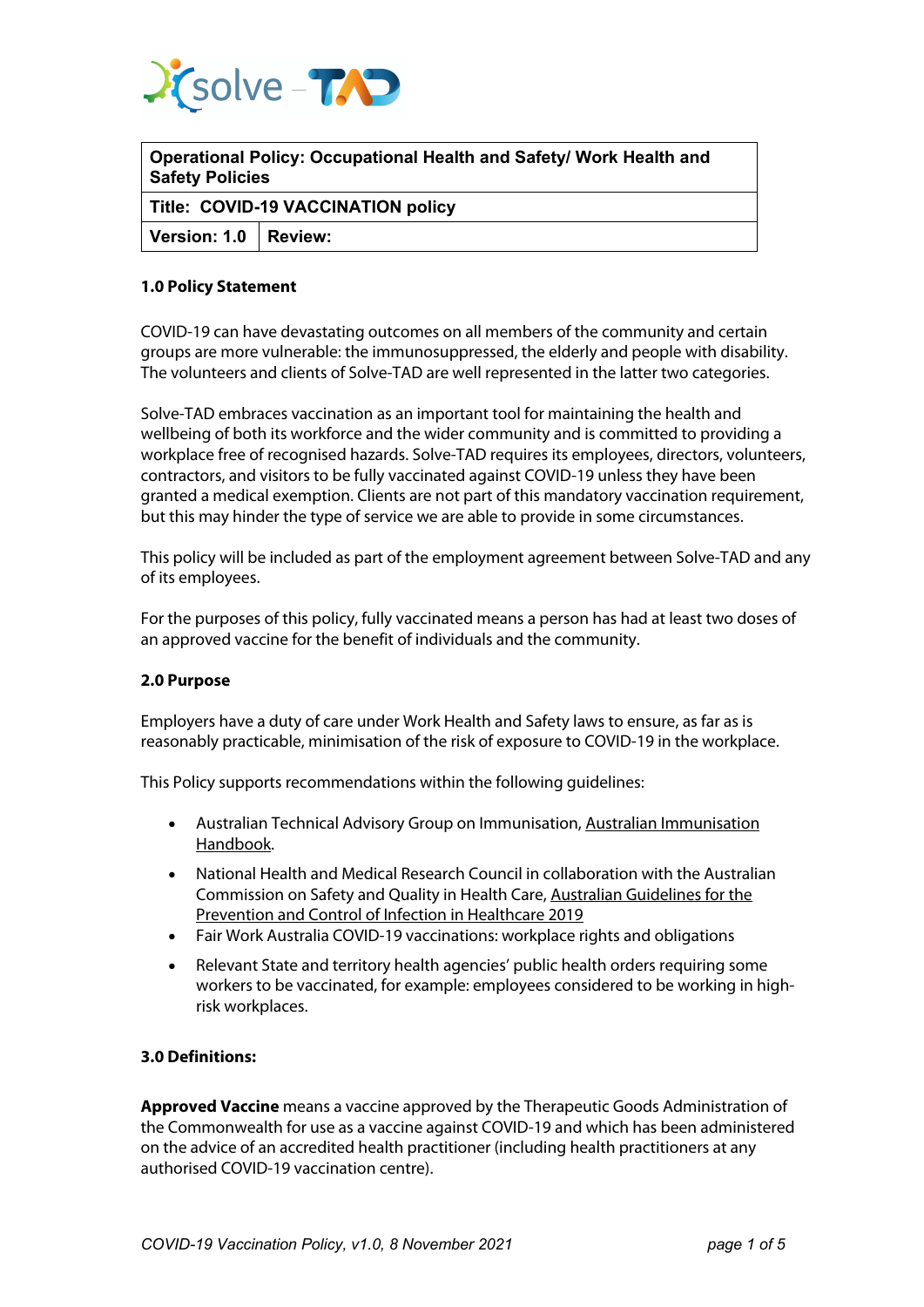

| Operational Policy: Occupational Health and Safety/ Work Health and |  |
|---------------------------------------------------------------------|--|
| <b>Safety Policies</b>                                              |  |

**Title: COVID-19 VACCINATION policy**

**Version: 1.0 Review:**

**Clients** means clients of Solve-TAD and their informal and formal supports.

**Contractors** means contractors of Solve-TAD who enter its premises in Abbotsford or Northmead.

**Directors** means directors of Solve-TAD.

**Employees** means employees of Solve-TAD.

**Solve-TAD** means Solve-TAD Limited (ABN 98 645 874 479).

**Visitors** means people who enter Solve-TAD's premises in Abbotsford or Northmead other than clients, contractors, directors, employees, and volunteers.

**Volunteers** means registered volunteers of Solve-TAD.

## **4.0 Policy Requirements:**

Solve-TAD recognises the importance of a significant level of the population being vaccinated against COVID-19 and to that end requires all employees, directors, volunteers, contractors, and visitors to be fully vaccinated.

As of 8 November 2021, all employees, directors, volunteers, contractors, and visitors to Solve-TAD offices will be required to be fully vaccinated, unless they have been granted an exemption by Solve-TAD in accordance with this policy or have a medical exemption.

## **Employees**

All employees will be required to provide evidence of being fully vaccinated.

## **Volunteers and Directors**

All directors and volunteers will be required to provide evidence of being fully vaccinated. An exception to this is if they are volunteering remotely with no face-to-face interactions with clients, employees, directors, volunteers, contractors, or visitors.

## **Clients**

It will not be mandatory for clients to be fully vaccinated. However, they will be asked about their vaccination status. If they are not willing to provide this evidence or are unvaccinated (and do not have a medical exemption) this may hinder Solve-TAD's ability to provide a service in some instances.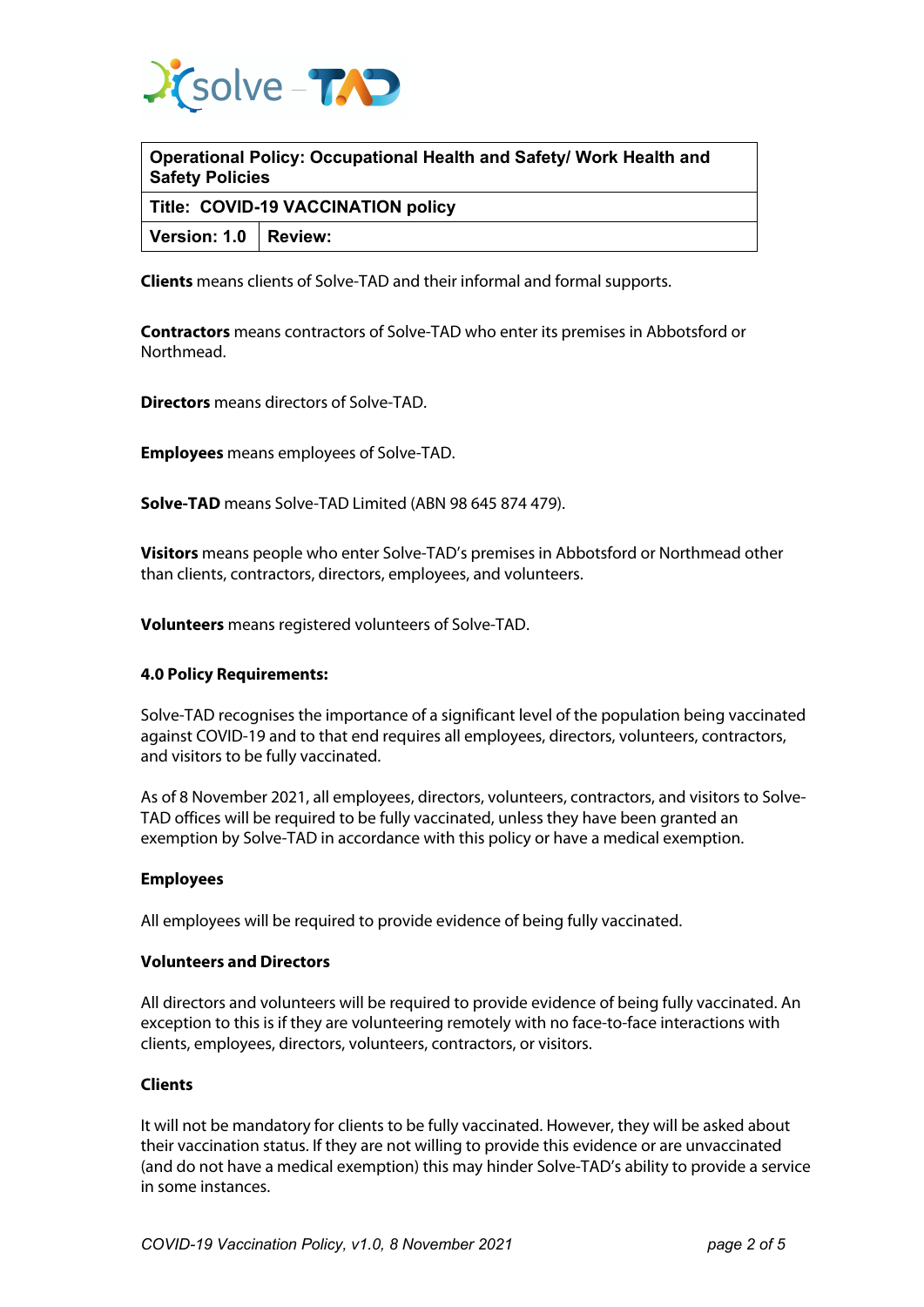

| Operational Policy: Occupational Health and Safety/ Work Health and<br>Safety Policies |  |  |
|----------------------------------------------------------------------------------------|--|--|
| Title: COVID-19 VACCINATION policy                                                     |  |  |
| Version: 1.0   Review:                                                                 |  |  |
|                                                                                        |  |  |

# **Visitor and Contractors**

Visitors to Solve-TAD offices and contractors engaged by Solve-TAD will be required to provide evidence of being fully vaccinated.

#### **Evidence of Vaccination**

Evidence of vaccination can be accessed through several platforms including myGov, Service NSW, Service Victoria, vaccination provider (including a medical practitioner) or the Australian Immunisation Register. This evidence can be in paper or electronic form.

For compliance with privacy legislation evidence will be sighted but not collected or held on file. Solve-TAD will record on its databases that the evidence has been sighted and by whom.

#### **Exemptions**

Solve-TAD recognises that not all employees, directors and volunteers will be able to receive an approved vaccine, including those with medical conditions for which there is a Recognised Contraindication to receiving any of the COVID-19 vaccines.

Any employees or volunteers who have a medical contraindication are required to provide a medical certificate in an approved format issued by a duly qualified medical practitioner with a current and valid registration and must clearly identify the medical condition and specify that the Worker's medical condition gives rise to a Recognised Contraindication in respect of all Approved Vaccines. Solve-TAD reserves the right to contact the issuing medical practitioner to verify the authenticity of any such medical certificates.

Solve-TAD and the employee should consider whether there are any other options available instead of vaccination. This could include alternative work arrangements. To ensure the health and safety of employees at Solve-TAD, individuals granted an exemption may be subject to conditions or restrictions related to their job, access and/or safety requirements (e.g., mask wearing, working from home).

Any employee, director, volunteer, or contractor who is unable to become fully vaccinated for any other reason, including by reason of a sincerely held religious belief, religious practice, or religious observance, must contact Solve-TAD. Requests for an exemption will be considered by Solve-TAD on a case-by-case basis. A written response will be provided to the employee/volunteer after reasonable consideration is given.

Employees may be granted a period of leave (annual leave or LWOP) to consider options and have an approved vaccine prior to the deadline. If an employee who is not vaccinated is not able to perform the duties of their role without vaccination, their employment may be terminated.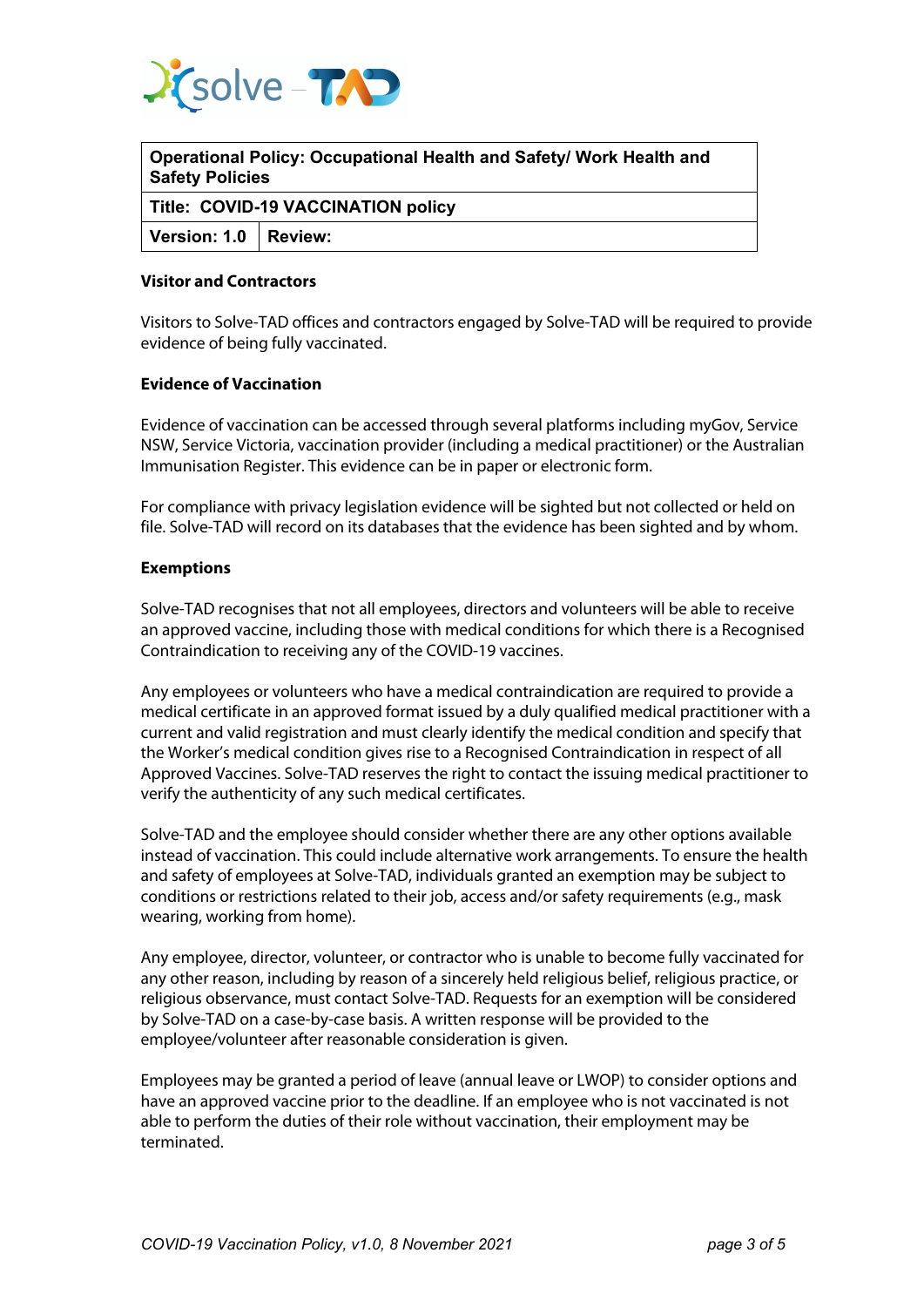

**Operational Policy: Occupational Health and Safety/ Work Health and Safety Policies**

**Title: COVID-19 VACCINATION policy**

**Version: 1.0 Review:**

# **Breach of policy**

# **Employees, Directors, Volunteers, and Contractors**

After all considerations are given, if an employee, director, volunteer, or contractor declines to be vaccinated Solve-TAD will consider whether disciplinary action is reasonable. This will depend on the circumstances and could be a written warning or termination of employment or volunteering if their role cannot be performed remotely.

## **Visitors**

Visitors will not be allowed on-site or to attend off-site clinics, meetings, etc. if they do not provide the required evidence.

## **Responsibilities:**

It is the responsibility of Solve-TAD Management to:

- Maintain the safety of all workers
- Ensure all workers are familiar with this policy and procedures
- Ensure all workers are reasonably supported in obtaining a vaccination
- Review individual cases of non-compliance on a case-by-case basis to develop strategies to continue service delivery

It is the responsibility of the worker to:

- Understand their rights and responsibilities in maintaining the safety of themselves and others
- Comply with the directions regarding approved vaccination outlined above